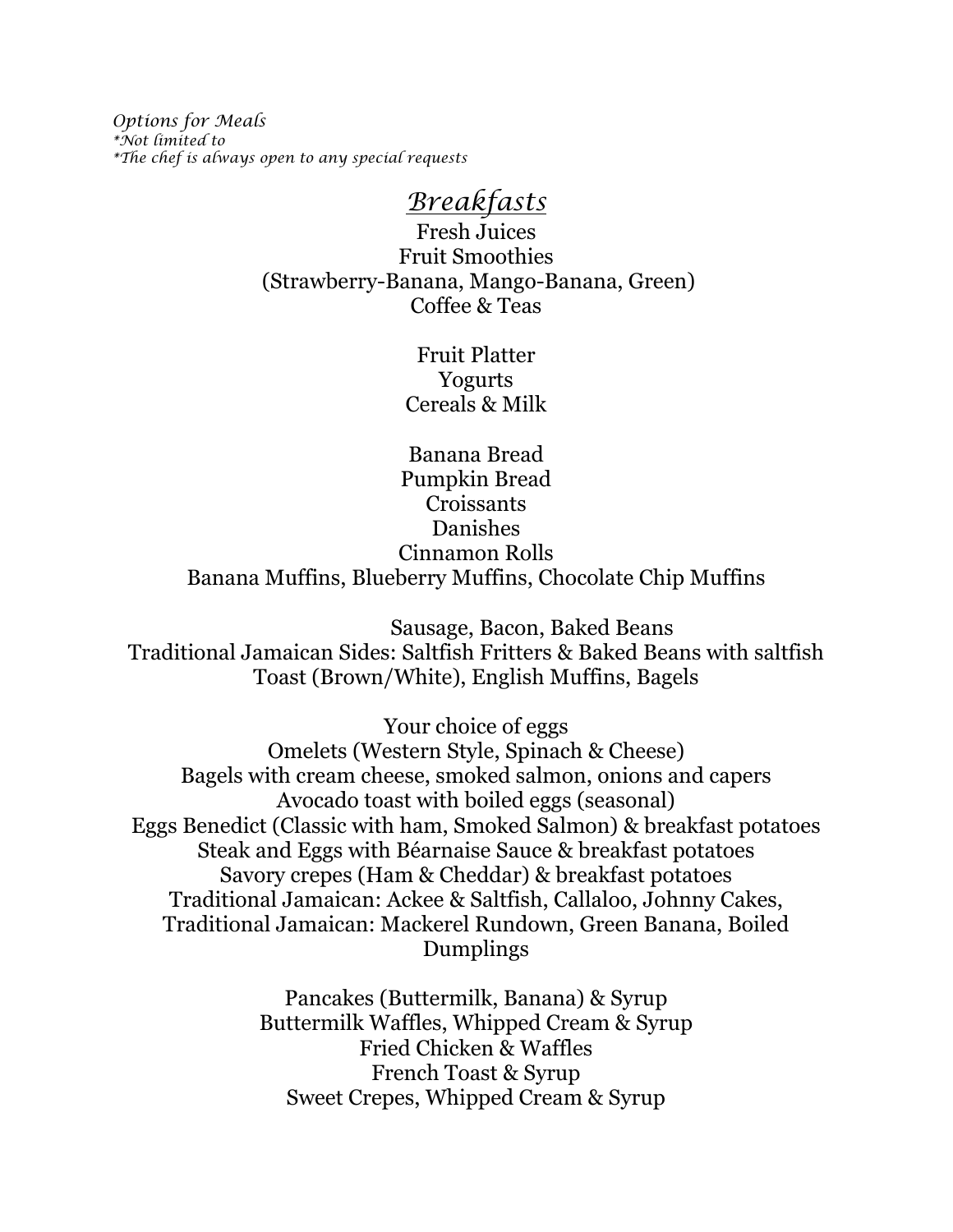# *Day Time Hors d'oeuvres*

Tropical Fruit Kebabs Cheese and Mellon Ball Platter Cheese Platter with Olives and Pepper Jelly Cheese Log served with crackers Veggie Platter & Ranch Dip Hummus served with Carrots and Pita Chips Cucumber Bites Salsa & Guacamole served with Tortilla Chips Salmon mousse & Crostinis Artichoke Dip served with crackers Shrimp Ceviche & Plantain Chips Marlin Dip with Breadfruit Chips Marlin Rolls & Crackers Melted Cheese Dip & Doritos Jalapeño Cheese Dip & Doritos Mexican Layered Dip & Tostitos Buffalo Chicken Wings & Ranch Dip Honey Jerk Chicken Wings Homemade Pizza (Cheese & Basil, Pepperoni, Jerk Sausage, Bacon) Hillshire Farm Turkey Sausage with dipping sauce Mini Jerk Chicken Wraps and dipping sauce Jamaican Jerk Sausage with sweet & spicy sauce Jamaican pick up Saltfish & Crackers Jamaican Pepper Shrimp & Hard dough Bread Jamaican Curried Ackee Crostini Saltfish and ackee on Johnny Cakes CHEF's CONCOTIONs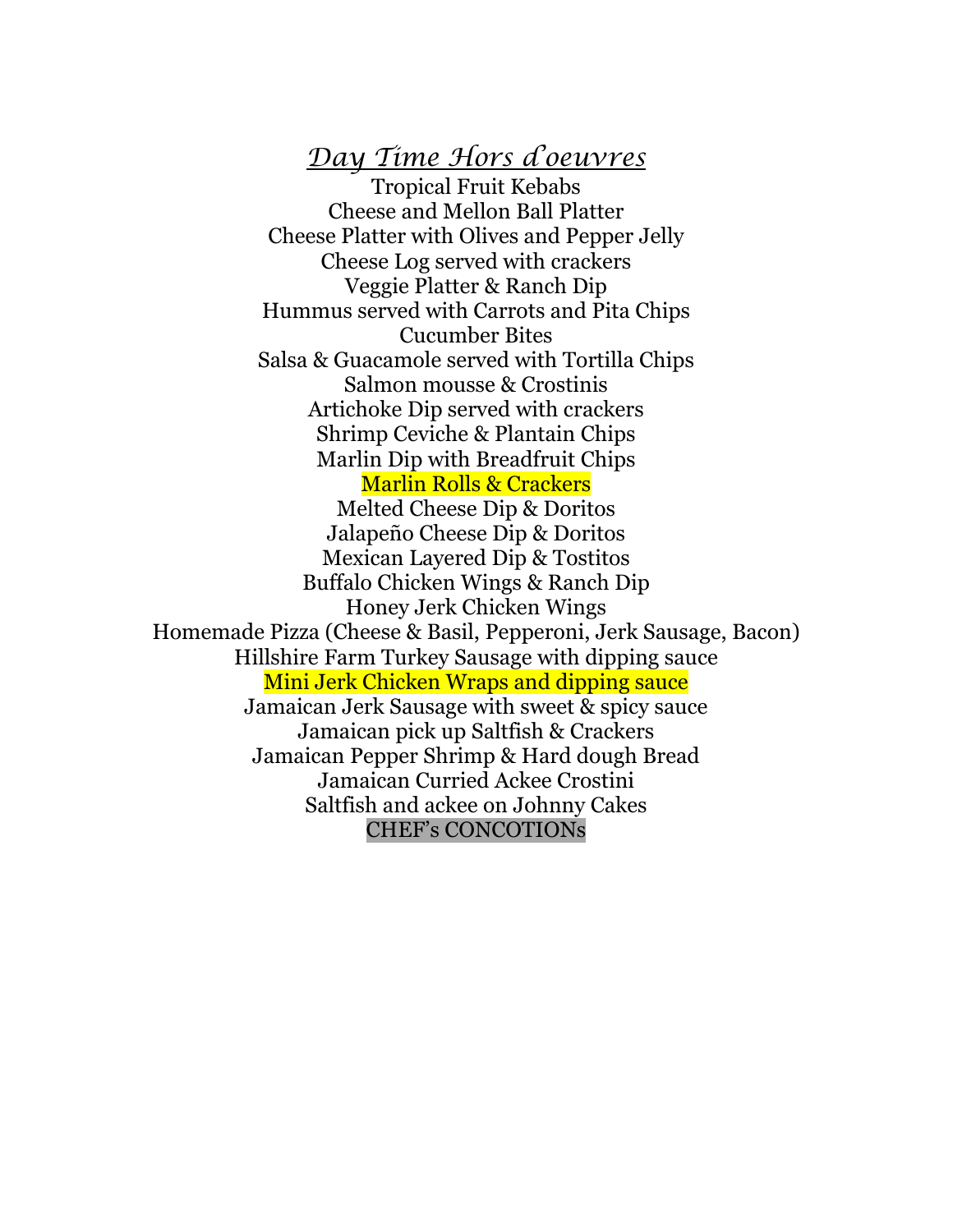# *Lunch*

# *Salads*

**Salads** Caesar Salad Balsamic Caesar Salad Grilled Chicken Salad Garden Salad Mixed Green Salad with variety of dressings Coleslaw Potato Salad Chopped Salad Wedge Salad Kale Quinoa Salad Quinoa Salad Avocado Salad Cabbage Salad Cucumber Salad with Vinegar Radish Chopped Salad Shaved Brussel Sprout Salad Spinach Apple Salad Tomato Salad Tomato avocado Salad

## *Entree*

## **Chicken Dishes**

Jamaican Jerk Chicken, *Bread Rolls & Rice and Peas* Jamaican Shake and Bake Chicken, *White Rice & French Fries* Jamaican Fried Chicken/ Barbie-Fried Chicken, *Rice and Peas & Broccoli and cheese* Jamaican Fricassee Chicken, & Gravy, *Rice & Peas, Spinners, Fried Plantain & Sautéed String Beans* Herb Lemon Roast Chicken & Gravy, *Stuffing, Scalloped Potatoes & Mixed Vegetables,* Baked Chicken, *Corn Soufflé, Macaroni and Cheese & Stir Fry Vegetables* Jamaican Curried Chicken, *Roti & Callaloo* BBQ Chicken, *Festival & Stuffed Tomatoes*

#### **Pork Dishes**

Roast Pork, *Coco Fritters, & Rice and Peas*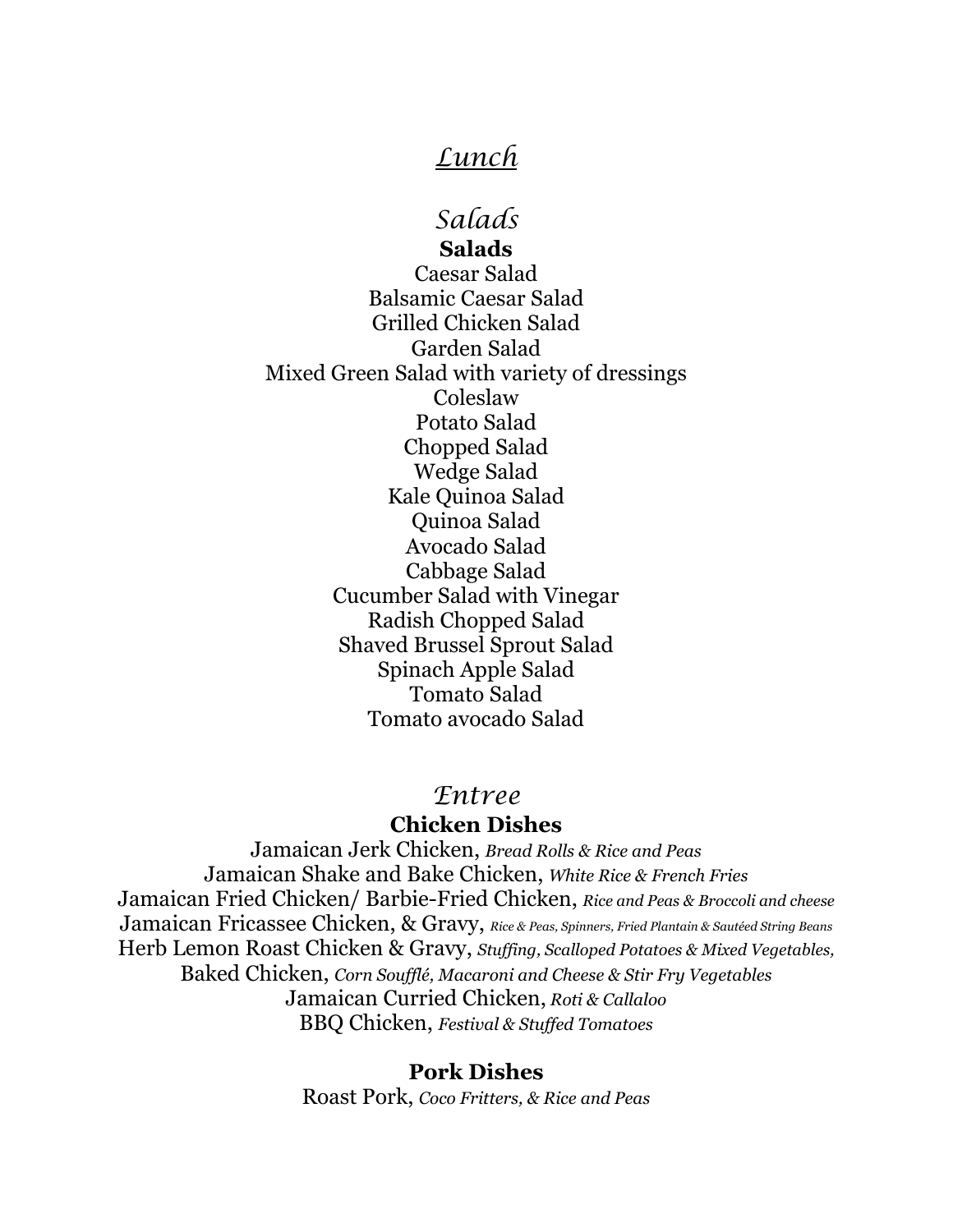BBQ Ribs, *Roast Corn & Macaroni and Cheese* Jamaican Jerked Pork, *Roast Yam & Festival* Pork Chops, *Yellow Yam & Rice and Peas*

#### **Lamb Dishes**

Lamb Chops, *Sauteed French Beans, Yorkshire Pudding & Seasoned Rice* Leg of Lamb, *Braised Cauliflower, Sweet Potato Casserole & Rice and Peas*

#### **Beef Dishes**

Roast Beef, *Yorkshire Pudding, Potatoes & Stuffed cho-cho w/sweet pepper* Sheppard's Pie

#### **Seafood Dishes**

Steamed Fish/ Fried Fish/Escovich Fish *& Festival* Salmon with dill sauce, *garlic mashed potatoes & cucumbers with vinegar and sugar*  Grilled Garlic Lobster (Seasonal), *Mashed Potatoes & Grilled Onions* Curried Shrimp, *Bammy & Mixed Vegetables*  Curried Lobster, *Bammy (Seasonal) & Avocado* 

#### **Other Jamaican Dishes**

Jamaican Oxtail, *Sautéed French Beans, Ackee Soufflé & Rice and Peas* Jamaican Curried Goat, *Callaloo Soufflé & Boiled Green Banana* Jamaican Curried Ackee, *Bammy & Stir fry vegetables*

#### **Pasta Dishes**

Creamy Pesto Penne Pasta and chicken Jerk Chicken Pasta Oxtail Pasta

## **Light Lunch / Kid Friendly**

Jerk Chicken Wraps, Curried Chicken Wraps Cheese, Chicken, Chicken Salad, Tuna Sandwiches Club Sandwiches, Grilled Cheese Sandwiches Croque monsieur Sandwiches Lobster Roll Chicken Tenders (Buffalo/Regular) Chicken wings (Buffalo/Regular) Pizza Hamburgers, Hot dogs French Fries, Potato Chips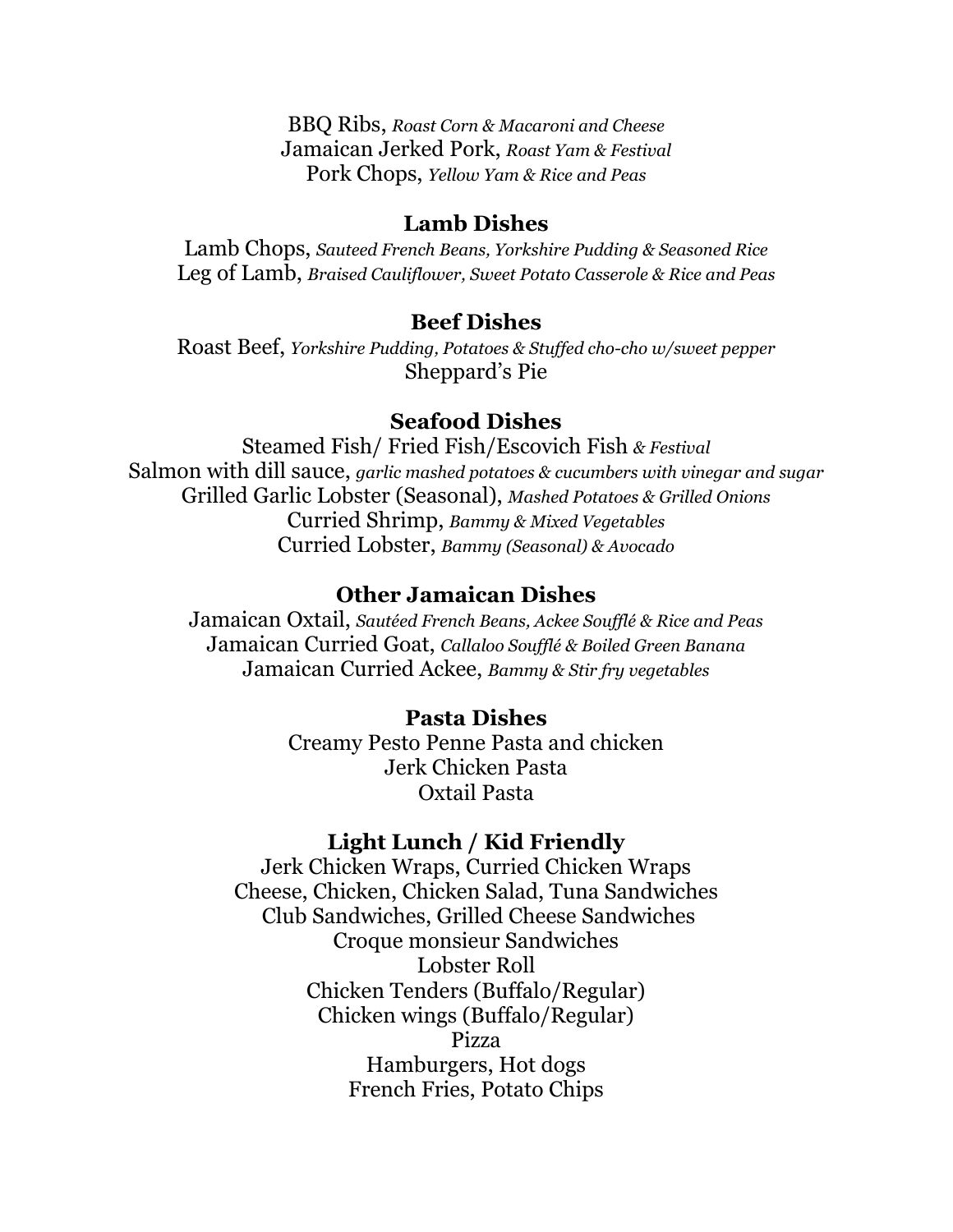Salad Bar

# *Sides*

**Rice Sides** White Rice Wild Rice Seasoned Rice Jamaican Rice and Peas

#### **Traditional Jamaican Sides**

Jamaican Bammy Jamaican Festival Coco Fritters Fried Plantain Boiled green Banana Callaloo Spinners (Dumplings) Yellow Yam Roast Yam Roast Corn Roast Breadfruit Roti

# **Ordinary Sides**

Macaroni and Cheese Garlic Mashed Potato French Fries Bread Rolls Corn Fritters Corn on the Cob Yorkshire Pudding Stuffed Potatoes Scalloped Potatoes Crushed Sweet Potato Ratatouille

#### **Soufflé Sides**

Jamaican Ackee Soufflé Callaloo Soufflé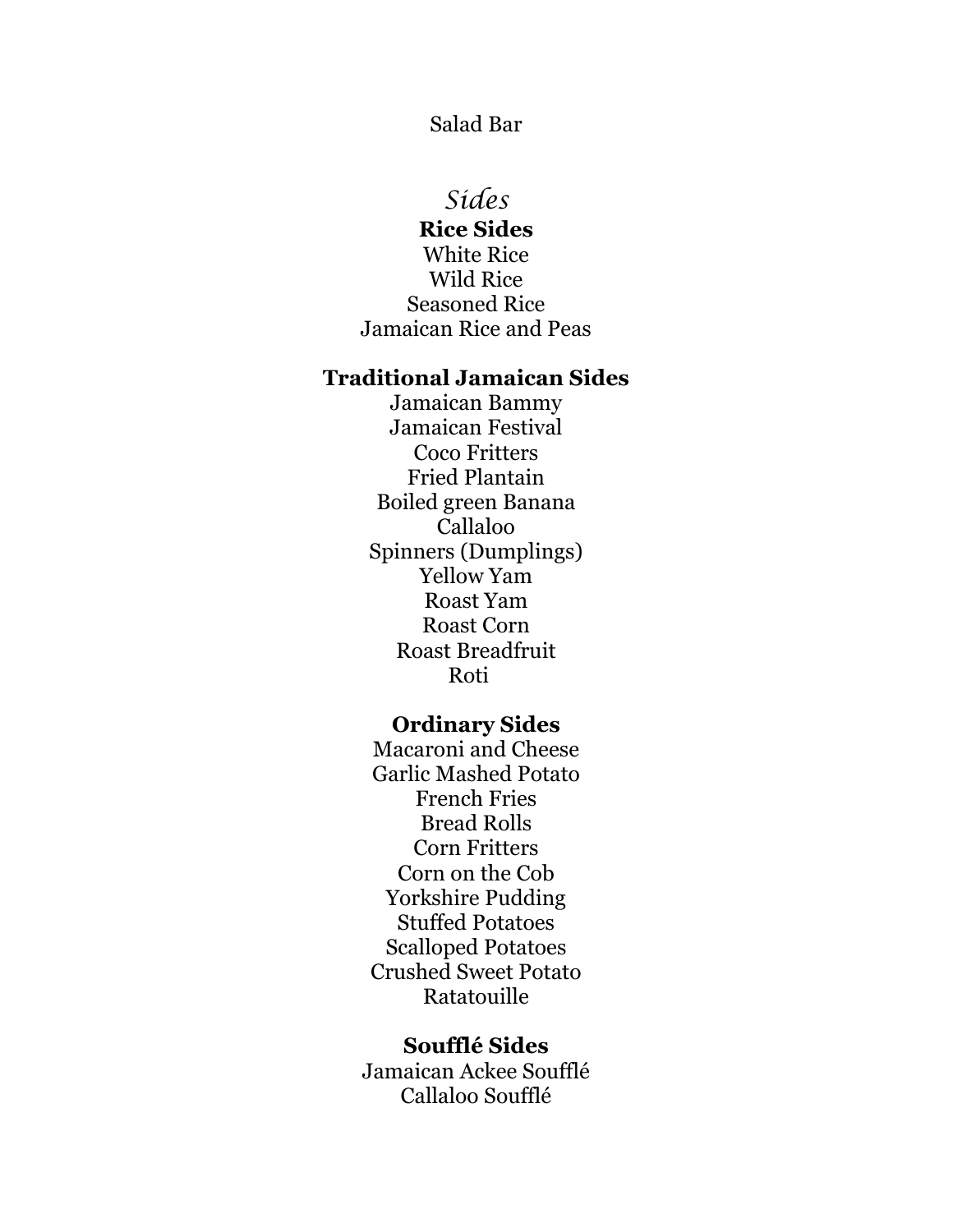Spinach Soufflé Corn Soufflé

## **Casserole Sides**

Yam Casserole Sweet Potato Casserole

#### **Vegetable Sides**

Mixed Vegetables- Broccoli, Asparagus, String Beans, Carrots etc. Stir Fried Vegetables Cucumbers with vinegar and sugar Stuffed cho-cho and sweet pepper Sautéed String Beans Sautéed French Beans Braised Cauliflower Broccoli & Cheese Stuffed Tomatoes Grilled Onions Mushrooms Avocado (seasonal)

## **On the Go Snacks**

If you are going on a day trip like river rafting or tubing, Chef can make some snacks for you to carry along

> Jerk Chicken Wraps Cold Sandwiches (Chicken, Cheese, Tuna) Chicken & Cheese Quesadillas Jamaican Juici Patties Cookies **Brownies**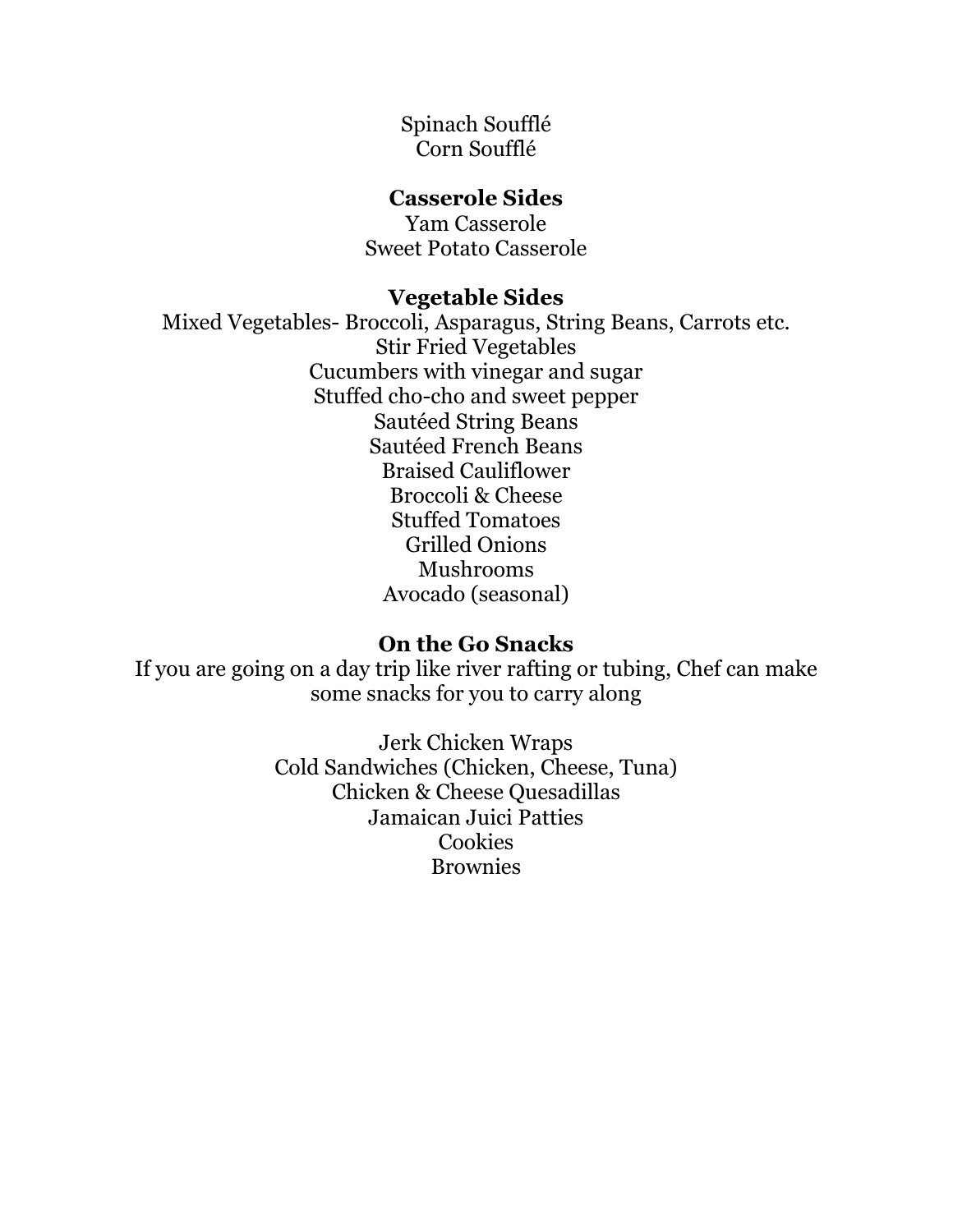# *Evening Hors d'oeuvres*

Lobster/Shrimp thermidor served in puff pastry Curried Lobster/Shrimp served in puff pastry Tomato Bruschetta Saltfish Fritter Balls with dipping sauce Hot Crab Dip served with pita chips Hot Spinach Dip served with pita chips Hot Spinach Artichoke Dip with Tortilla Chips Hot Bean dip served with Tortilla Chips Cream Cheese wontons with dipping sauce Crab Wontons with sweet and sour sauce Crispy Cheese Jalapeño Bites Smoked Salmon Ball served with crackers Cheese Ball served with crackers Chicken and Cheese Quesadillas Lobster Quesadillas Baked brie drizzled with honey and almonds served with crackers Mozzarella Sticks and tomato dipping sauce Bacon wrapped Shrimp Shrimp cocktail with sweet and sour dipping sauce Smoked salmon, Cream cheese and dill crostini Sausage Rolls in pastry Marlin Log rolled in cream cheese and topped with caviar served with crackers Chicken Satay & Beef Satay with peanut sauce Shrimp Tempura and sweet & sour dipping sauce Crab Cakes with Spicy mayo sauce Sushi Rolls with Spicy Mayo dipping sauce Rock Shrimp Fried Crab Sticks and Cream Cheese with dipping sauce Dates covered in Bacon CHEF's CONCOTIONs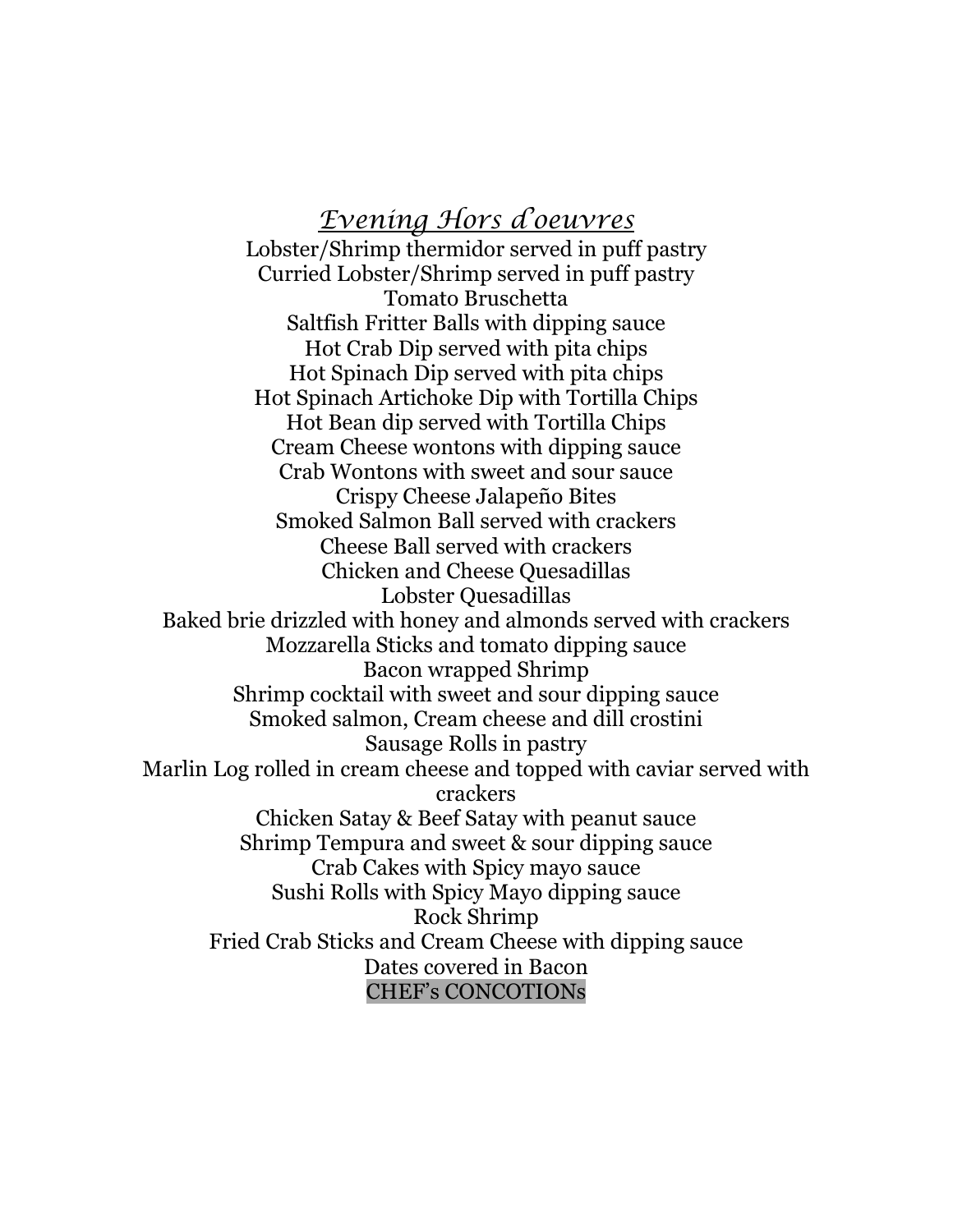## *Dinner*

*Recommended to do a Soup, Salad, Meat Dish, Side & Seafood dish or Pasta Dish*

# *Soups*

Pumpkin Soup Chicken Soup Red Peas Soup Mexican Soup Tomato Basil Soup Pepper pot Soup Lobster Bisque (seasonal) Shrimp Bisque Crab Bisque Seafood Gumbo Corn Chowder

# *Salads*

Caesar Salad Balsamic Caesar Salad Mixed Green Salad with variety of dressings Mixed Salad Kale Salad Arugula Salad Italian Salad Mexican Salad Broccoli Salad Caprese Salad Black bean and Corn Salad Greek Salad Tomato Mozzarella Salad Asparagus Salad with Feta Creamy Cucumber Tomato Salad Japanese Ginger salad Asian Chopped Salad

# *Entrée*

#### **Meat Dishes**

BBQ Rack of Lamb, *Rice and Peas, Yorkshire Pudding & Stuffed Potatoes*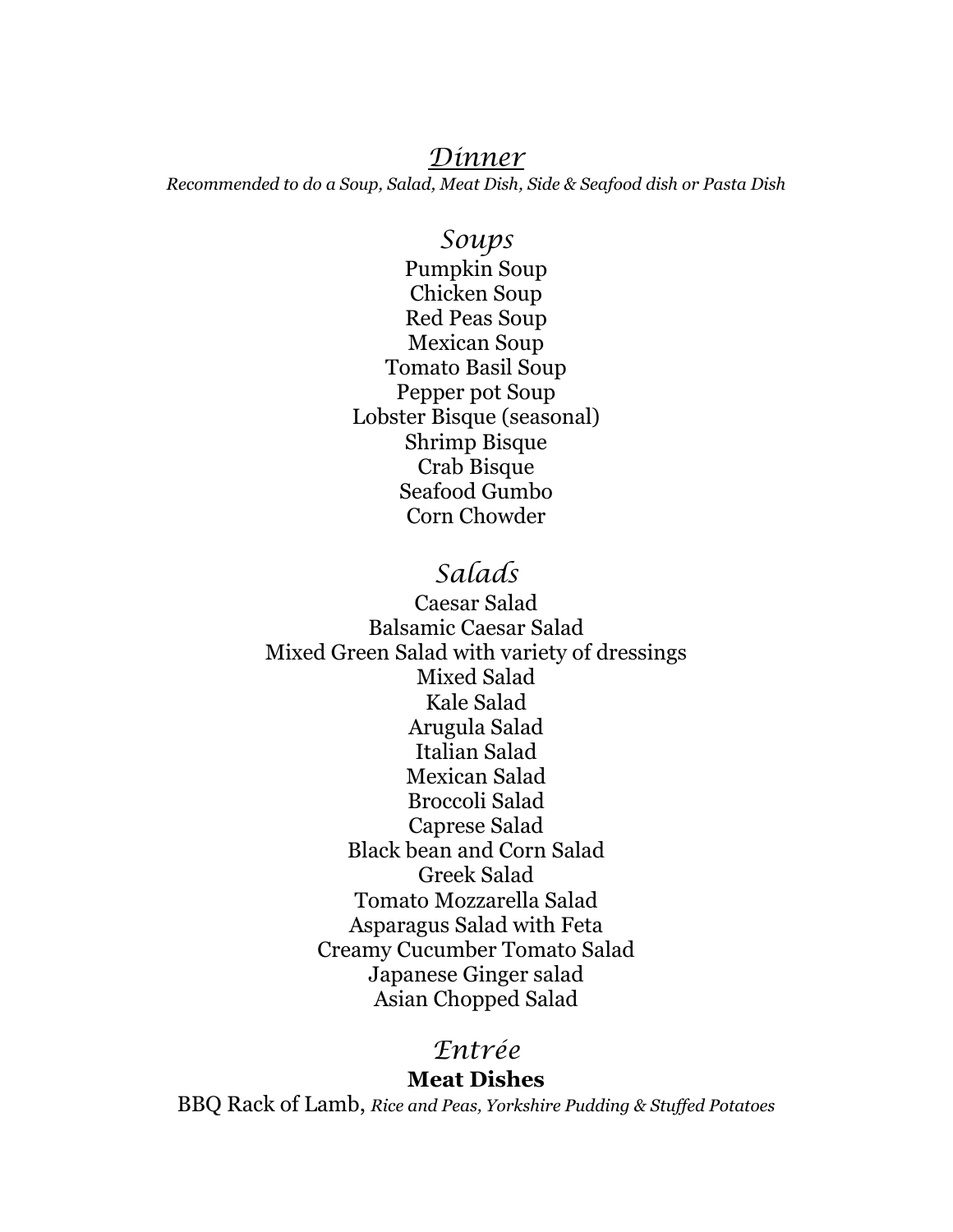BBQ Ribeye Steak with gravy, *Bruschetta & French Fries* BBQ Fillet with Bearnaise Sauce, *Tomato Mozzarella Caprese, White Rice & Garlic Bread* Roast Duck & Orange Sauce, *Seasoned Rice, Scalloped Potatoes* Duck in Pancakes with hoisin sauce, cucumbers & green onion Creamy Garlic Chicken, *Quinoa, French Bread & Garlic Mashed Potato* Cornish Hens & Gravy, *Wild Rice, Stuffed Bell Peppers & Garlic Potato Cubes* Chicken in Cashews & Noodles, *Stir Fried Rice & Stir-Fried veggies* Chicken Breasts topped with sauteed onions & mozzarella, *Corn on the cob, Asparagus in creamy sauce* Breaded Chicken Breast & Tomato Sauce, *Crispy Potatoes, Mixed Veggies, Pink Sauce Pasta* BBQ Chicken Wings, *Baked Tomatoes, Garlic Bread topped with cheese and bacon* Chicken Cordon Bleu with creamy scotch bonnet sauce, *Broccoli Casserole* & *Seasoned Potato Wedges* Chicken Pot Pie, *Seasoned Broccoli & Corn in White Sauce* Steak and Ale Pie, *Sautéed string beans & Bread Rolls*

#### **Seafood Dishes**

Grilled Garlic Lobster Lobster Thermidor (Seasonal)/ Shrimp Thermidor Garlic Shrimp Thai Shrimp Crab cakes with spicy mayo & sweet corn Gruyere seafood crepes

#### **Pasta Dishes**

Lobster Mac and Cheese Chicken Fettuccini Alfredo Beef Lasagna Chicken Lasagna Mexican Lasagna Vegetable Lasagna Lobster Ravioli (Seasonal) Shrimp & Cheese Ravioli Pasta with Pink Sauce Spaghetti with Garlic Lemon Shrimp Seafood Pasta in Tomato Sauce Spaghetti and Mince Bolognese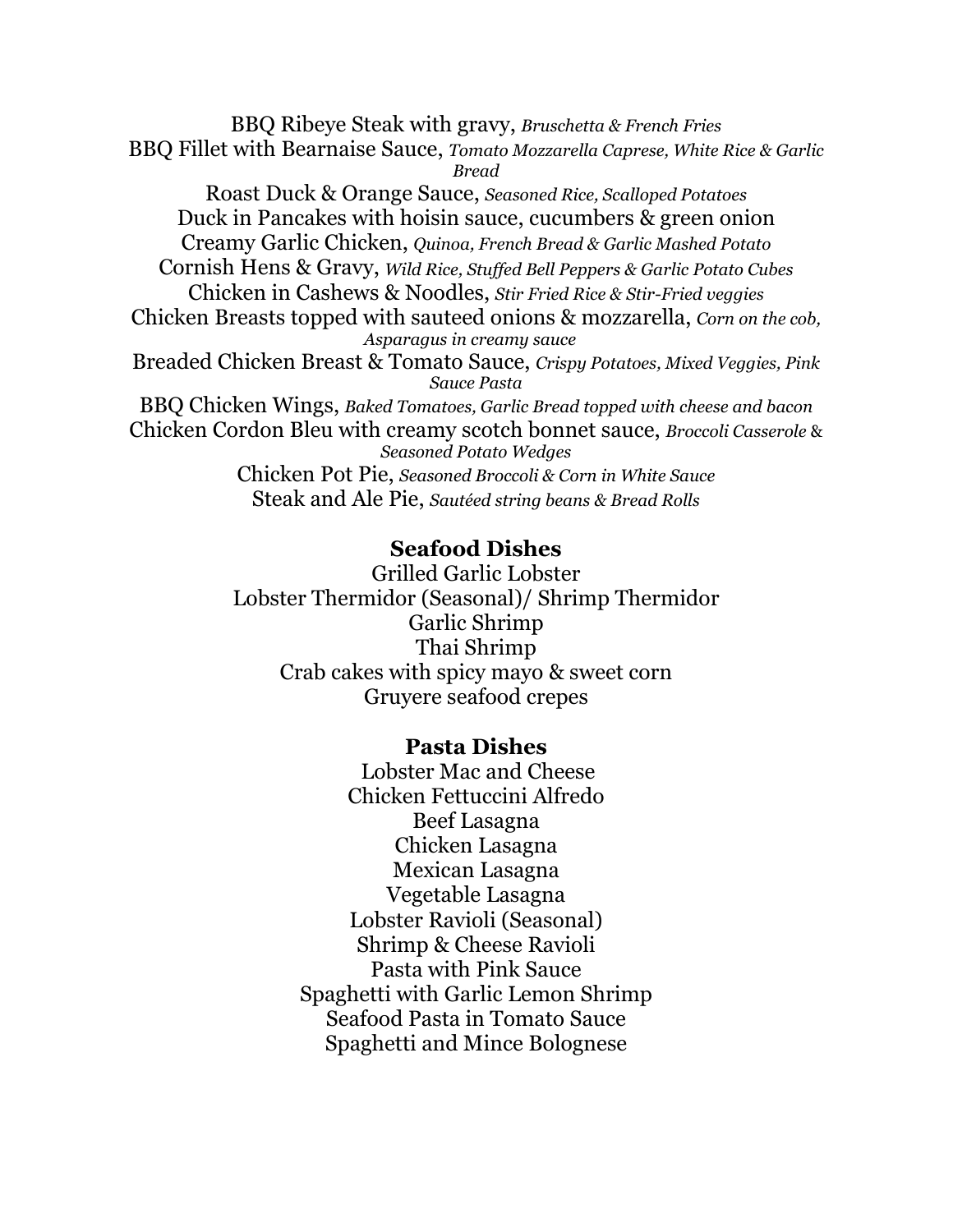# **Special Dinners**

Mediterranean Night- grilled chicken kebabs, shrimp kebabs, yellow rice, hummus, pita bread, tabbouleh, fattoush salad, garlic roast potato cubes

Chinese Night- Duck in pancakes, sweet& sour chicken, garlic shrimp, stirfried veggies with noodles, pepper steak, fried rice, Japanese Ginger Salad

Japanese Night- Variety of sushi rolls with spicy mayonnaise sauce, Japanese style fillet, Teriyaki chicken, white rice, veggies, salad with ginger dressing

Mexican Night- Soft/Hard tacos, mince with chili sauce, chicken, beans, Mexican cheese, sour cream, guacamole, lettuce & tomato

Bonfire Night- Hotdogs on the fire or BBQ, Hamburgers & Bacon, Cheeseburgers done on the BBQ, BBQ Chicken Wings, French Fries, Caesar Salad Roasted Marshmallows on the Fire, to make smores for dessert

> *Sides* White Rice Wild Rice Rice and Peas Yellow Rice Jasmine Rice Seasoned Rice Quinoa French Bread Garlic Bread Garlic Bread topped with cheese and bacon French Fries Garlic Potato Cubes Garlic Mashed Potato Seasoned Potato Wedges Stuffed Potatoes Scalloped Potatoes Baked Tomatoes Spinach Soufflé Broccoli Casserole Yorkshire Pudding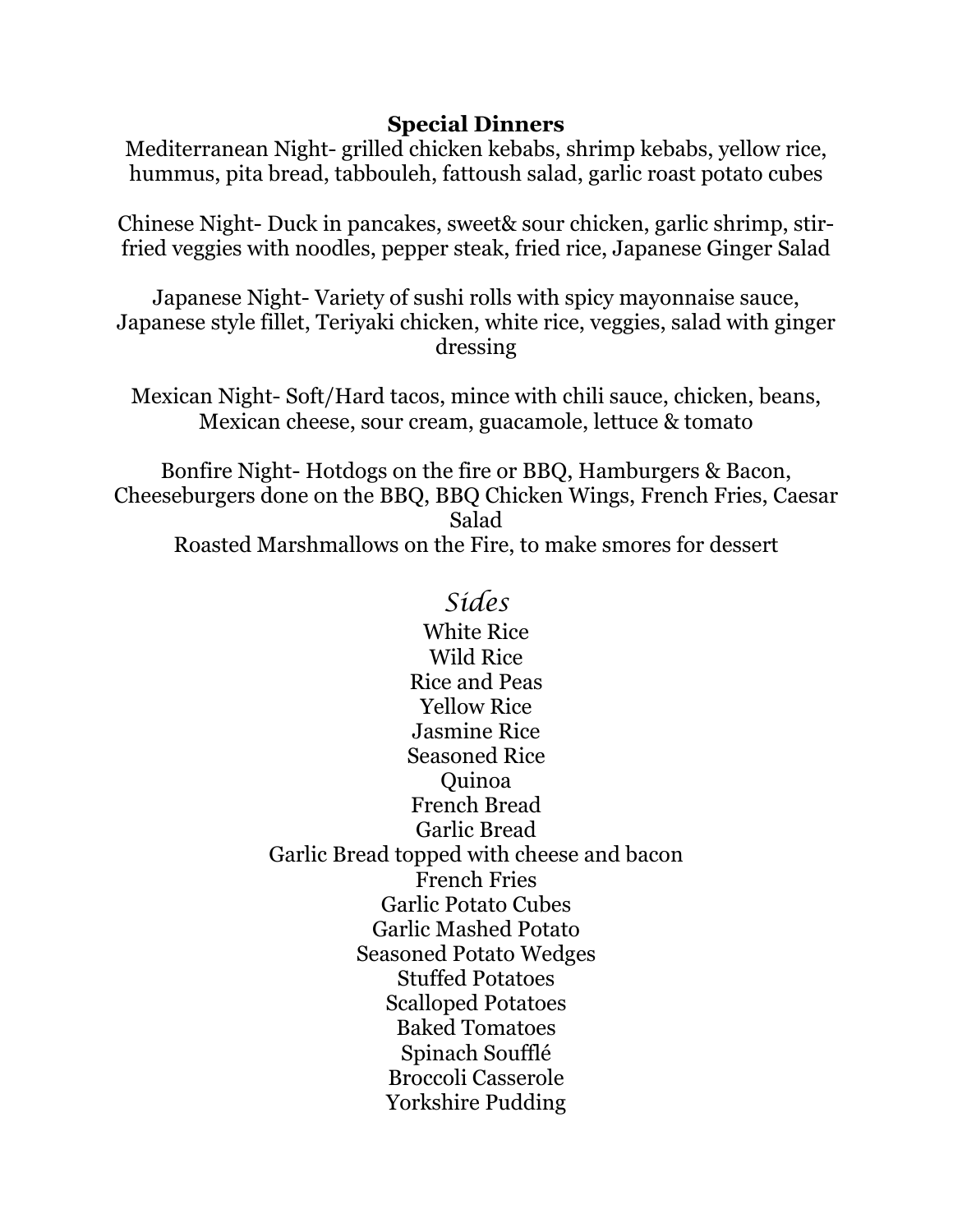Corn on the Cob Corn in White Sauce Bread Rolls Bruschetta Tomato Mozzarella Caprese Sautéed string beans Asparagus in creamy sauce Sautéed Onions Stuffed Bell Peppers Seasoned Broccoli Stir Fried Rice Stir Fried Veggies Noodles

# *Desserts* Jamaican Bread Pudding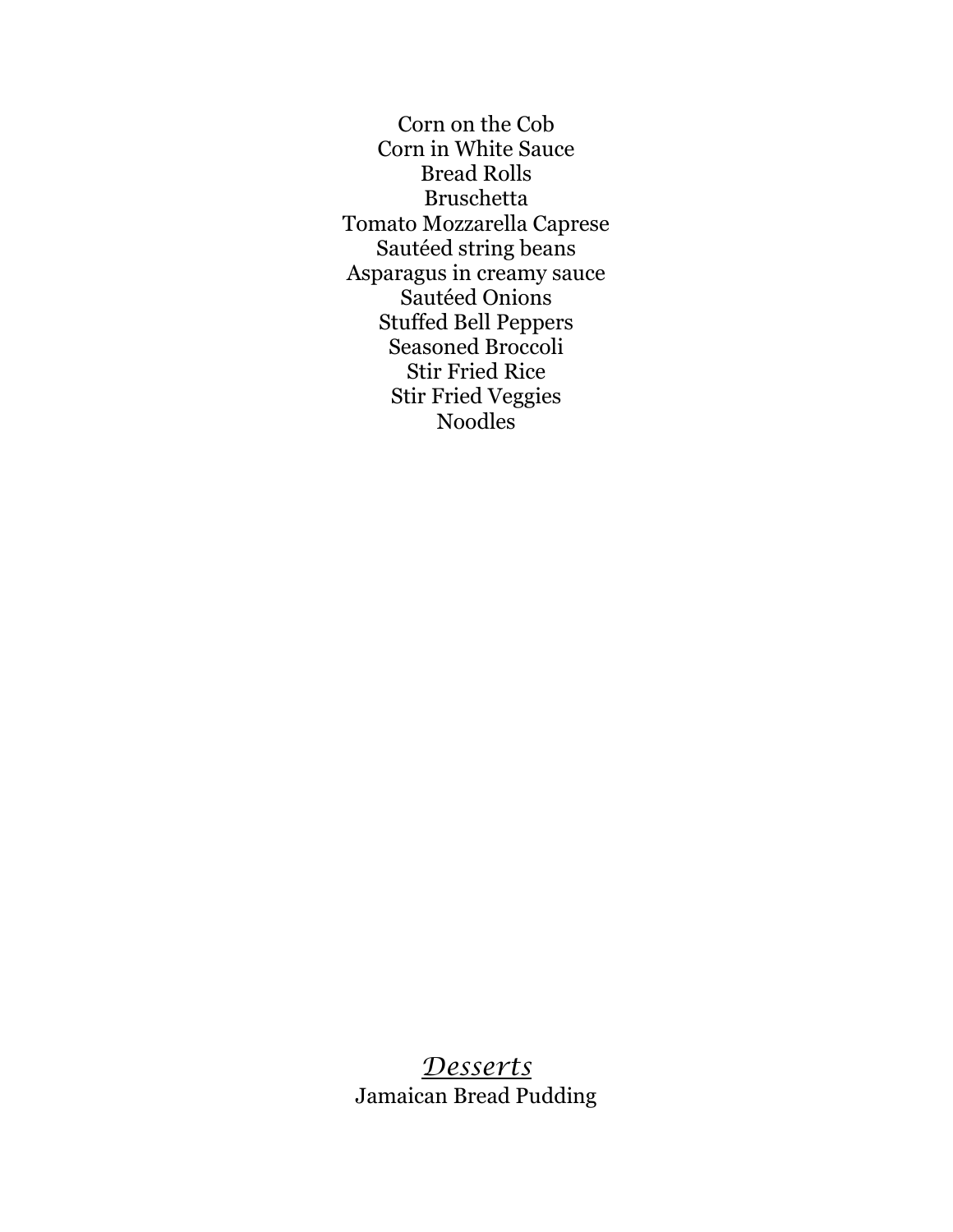Jamaican Sweet Potato Pudding Sticky Toffee Pudding with Carmel Sauce Banana Pudding Nightmare Desert (Chocolate Cream and Coffee Desert) Meringue Pavlova covered with fresh fruits Apple Crumble & Vanilla Ice Cream Rice Krispy Desert (with peanut butter) Churros, Caramel Sauce & Chocolate Sauce Baked Alaska Tiramisu Crème Brulee Chocolate Mousse Lemon Bars Chocolate Crème Pie Coconut Crème Pie Lime Meringue Pie Pecan Pie & Vanilla Ice Cream Apple Pie & Vanilla Ice Cream Oreo Cheesecake Mini Oreo Cheesecake Bites Chocolate Chip Cheesecake Espresso Cheesecake Pumpkin Cheesecake Regular Cheesecake Carrot Cake Muffins with Cream Cheese frosting Cinnamon Rolls with Cream Cheese Frosting Chocolate Lava Cakes with Vanilla Ice Cream Fried Ice Cream & Strawberries Ice Box Cake Lychee Cake Homemade Twix Bars Hot Crepes, Strawberries and Ice Cream Chocolate Covered Strawberries Chocolate covered Oreos Chocolate Chip Cookies / Sugar Cookies /Oatmeal Cookies Chocolate Chip Cookie Ice Cream Sandwiches Vanilla/ Chocolate Cupcakes Vanilla Cupcakes with Strawberry Cream Frosting Brownies & Vanilla Ice Cream Eclairs & Vanilla Ice Cream